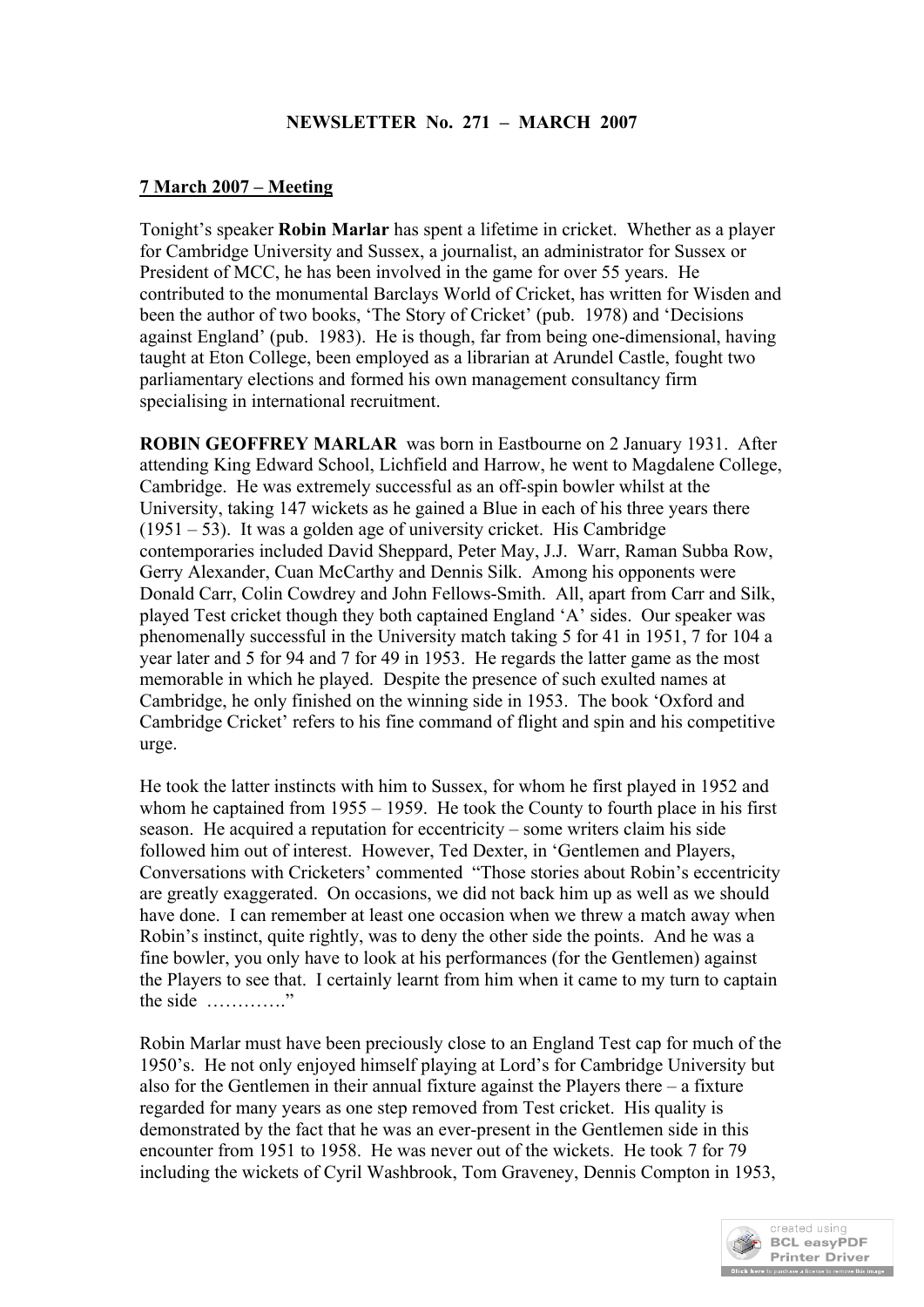and 6 for 47 a year later when his dismissals included Don Kenyon, Compton again and Jim Parks.

He took 740 wickets, average 24.21 in his Sussex career. In 1955 he took 9 for 46 (15 for 119 Match) against Lancashire at Hove. He had enjoyed match figures of 15 for 133 against Glamorgan at Swansea three years earlier. He was one of the game's natural number elevens but, against the 1956 Australians, he recorded a career best of 64.

He has made some of the most important contributions to his native County in their entire history. When they were incurring internal problems in 1968, he played in three matches as a member of the committee (just to see what was going on). Most crucially he was Chairman of the County in 1997 and 1998. He was part of a body which included Tony Pigott as Chief Executive and Director of Cricket, and which replaced the former Committee. Chris Adams joined the following season and the rest, as they say, is history.

In 'Class of '59' by Chris Westcott, he was quoted as saying that his most satisfying moment "was getting Ted Dexter to play for the County and then becoming captain. Everyone was after him at the time but I persuaded him that Brighton was the nearest place in England to Milan, where he was born!" He was also instrumental in Jim Parks becoming Sussex's wicketkeeper, ultimately to England's gain.

Our speaker became President of MCC last year. He has written for the Sunday Times for over fifty years. He penned his first piece in 1954, was their cricket correspondent from 1970 to 1996, and still writes the occasional piece. He also wrote for the Daily Telegraph from 1954 to 1960.

He has always held forthright and sometimes controversial views on how cricket should be played. He was in the vanguard of those who rebelled against the intervention of Kerry Packer thirty years ago. He has, by common consent, always retained the best interests of the game at heart. The Society is very privileged to host such a distinguished guest.

Robin Marlar's talk will be preceded by the Society's AGM.

# **7 February 2007 – Report**

The few members who braved the cold and forecast snow to listen to Stephen Chalke were treated to a delightful evening of reminiscence and cricket and social history. Our speaker, the most influential of current cricket authors and publishers, deserved a far larger audience as he spoke for nearly two hours, without notes. He kept his audience in thrall throughout as he recalled his interviews with county cricketers of the 1950s and 1960s. His first series of interviews culminated in Runs In The Memory. Nearly all of his interviewees, when asked to nominate their favourite and most memorable match, invariably chose one against Yorkshire. Another feature was that most of the matches concerned were played on outgrounds. He referred to enjoyable hours spent in the company of Ken Biddulph (Somerset) who started it all off when he arranged one-to-one coaching for him, Martin Horton of Worcestershire

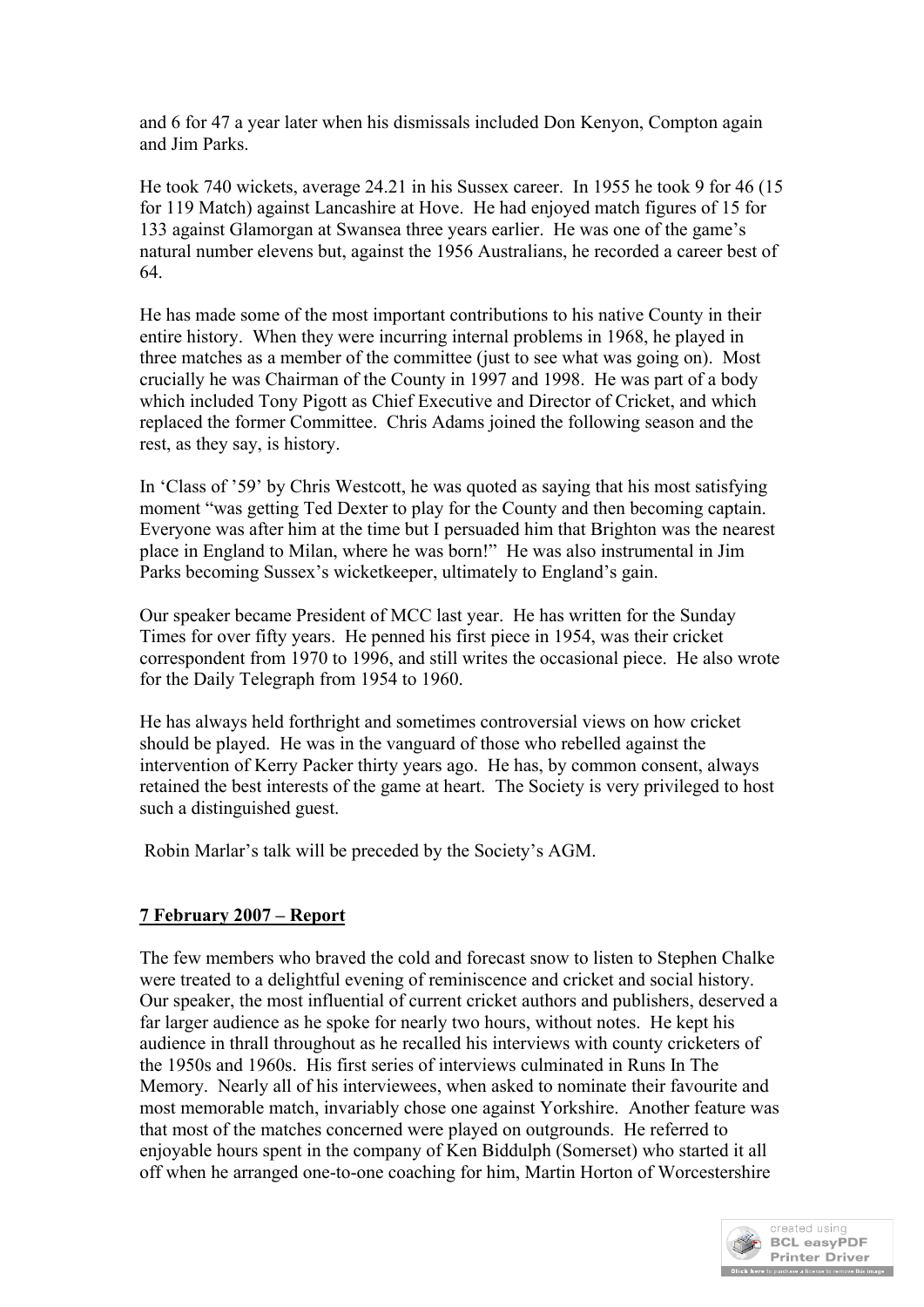and Arthur Milton, (Gloucestershire), England's last double football/cricket international. He averred that he had never met a man so at peace with the world as Milton. After retiring from the game, he became the village postman for twenty years and even now delivers newspapers. Ken Biddulph's recollections included reference to Roy Marshall. He, along with several other opening bowlers, feared bowling to the Hampshire batsman, as Marshall always attacked them from the start and therefore made it difficult for them to establish a rhythm. He also recalled Somerset's first victory over Yorkshire for 56 years in 1959. They won by 14 runs at Bath as a succession of batsmen, after forceful advice from Brian Close, attempted to sweep Brian Langford and paid the penalty. Biddulph was awarded his cap after the match. He also recalled Bertie Buse's benefit match against Lancashire at Bath six years earlier. It was completed in a day as the ball deviated mischievously off newly-laid turfs that had still not knitted together!

Our speaker mentioned that a common feature of the men he met was their respect for their fellow cricketers. They had all experienced deprivations of various kinds during the war and afterwards, which gave them a special bond. When he interviewed Dennis Brookes, who was part of the Northamptonshire scene for so many years, his subject recalled Geoff Edrich who scored 81 against Frank Tyson bowling at his fastest at Old Trafford in 1953. Brian Statham commented that his former England colleague never bowled faster than in that game, which was his first against the County who had rejected him. Edrich was a former Japanese Prisoner-of-War, whose weight fell to six stone and who arrived home to find his wife and son on a widow's pension. For the last seven years of his life, he suffered cancer of the throat, was never able to take solids, but refused to concede his hold on life. The evening was full of such stories.

Through such interviews he had obtained a unique grasp of social and cricket history, and the psychology of the game. He had obtained an outstanding understanding of cricket and cricketers.

He also recalled the inimitable Bomber Wells who spoke to him without a break for over seven hours at their first meeting, Ken Taylor of Yorkshire, gifted artist as well as a league footballer of high quality and an England batsman, and Brian Close. He ended a spellbinding evening recalling a recent meeting with Alan Rayment, formerly of Hampshire. The latter viewed all players through his eyes as a dancing instructor assessing their balance and movement. Rayment had enjoyed a varied and most interesting life, the details of which are only just coming to light. He has a story to tell and it is very probable that Hampshire supporters will hear more about him in the future.

(Editor's Note: Stephen Chalke wrote about Alan Rayment in the March edition of Wisden Cricketer)

### **JACK HOBBS and WALLY HAMMOND John Arlott Recollections**

At the February meeting Stephen Chalke commented that he had heard sufficient to be clear that England's greatest cricketer was Wally Hammond. However, because

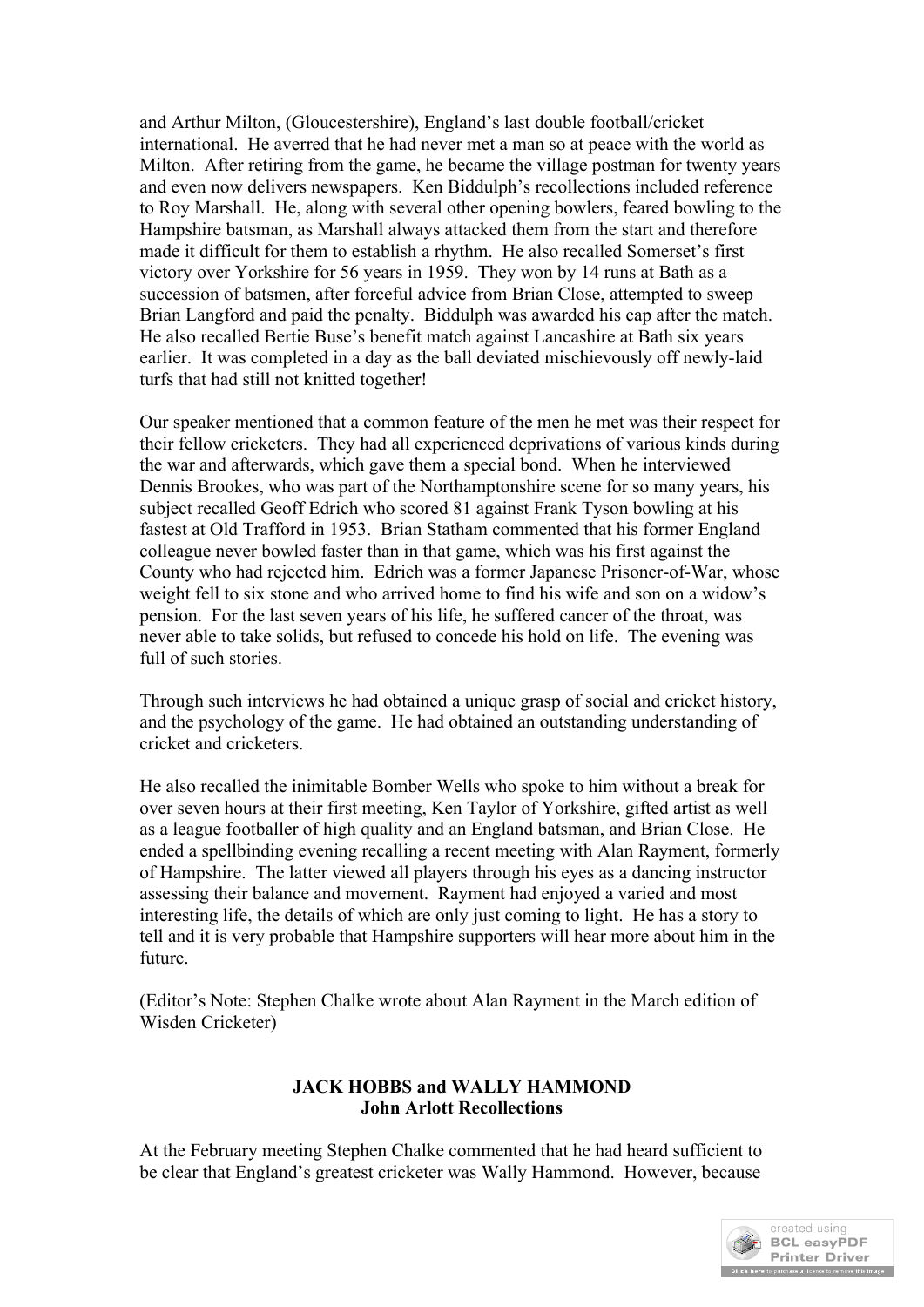Jack Hobbs was so universally popular and was a much more rounded and pleasant personality, he has usually taken precedence.

Stephen Chalke's comments reminded the Editor of two stories often told by John Arlott about the two men in relation to that very fine Gloucestershire bowler Charlie Parker. The latter was a destroyer of county batting line-ups. However, Hobbs felt that he could never respond to punishment and therefore he always looked to attack him and hit him over the top and down the ground early on. After a few boundaries he alleged that Parker always asked to be taken off.

As Hammond played for the same side, he obviously had to demonstrate his supremacy over Parker in a different manner. On one occasion after he had routed a county on a very poor wicket, the left-arm spin bowler was understandably reminding his team mates of his prowess. Hammond invited him to the middle where, on the same pitch, he played Parker with the edge of his bat, and middled everything.

Hampshire players of the 1970s alleged that Barry Richards sometimes adopted a similar approach in the nets.

### **WORLD CUP PREVIEW**

After all the woes of the preceding three months, England came to the party to win the Commonwealth Bank Series. It was a triumph of character and resilience. After being thoroughly outplayed, and it must be said, looking horribly abject on occasions, the turn around of form and fortune was a quite remarkable renaissance. The team played with confidence and spirit. Paul Collingwood was the unlikely talisman as he batted intelligently and resourcefully, fielded like a man possessed, catching brilliantly and running out batsmen as if second nature, and took vital wickets. Liam Plunkett, after spending weeks trailing around Australia off the field, gained a yard in pace in the meantime, and if wayward on occasions, produced a number of jaffers to dismiss the opposition top order batsmen.

The events in their final three matches must have given the Australians a huge wakeup call. Matthew Hayden, Adam Gilchrist and Glenn McGrath looked discernibly in decline; the injury to Andrew Symonds, who had only become a regular relatively recently, seemed to unbalance the side; he looks almost certain to miss the World Cup. In the past, Ricky Ponting could turn to McGrath or Shane Warne if events threatened to become uncontrollable. He now had no bowler to exert constraint. Australia's batting also looked unexpectedly threadbare once Ponting was dismissed. Their collective fragility was an eye opener and one can only speculate on the future course of events in the Ashes series had England not capitulated in such timid fashion on the final day of the second Test at Adelaide. The Australian juggernaut, once halted, seemed incapable of regaining momentum. The Australians decline continued, of course, in New Zealand.

So who will now win the World Cup? In mid-January, it seemed as if Australia were such clear favourites that the fortunes of all the other sides were only of academic interest. The tournament is no longer such a foregone conclusion. Any of the recognised Test-playing nations now have a realistic chance. The difference between

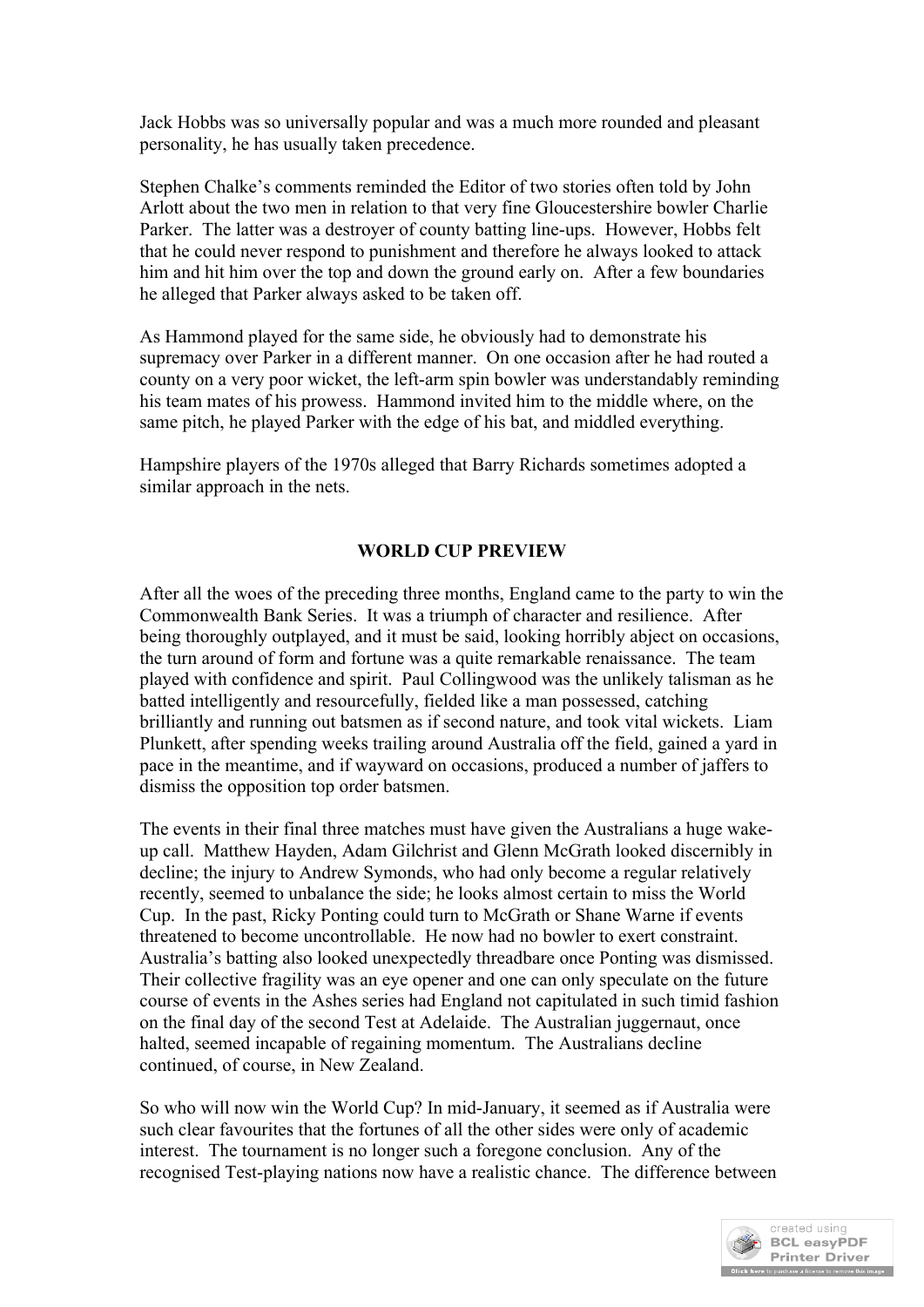all these sides is now very marginal indeed. The side with the fewest injuries seems the one most likely to prevail. Only time will tell if England's selection of injuryprone players was a wise one. Recent instances on tour selection have shown that such gambles have been miscalculated. Successive Ashes tours have been bedevilled from the outset by overly optimistic risk assessment of the physical and other health of the squad. This year's World Cup will be the last great occasion for some of the finest players the world has seen. It is likely to be the final one-day hurrah for Sachin Tendulkar, Brian Lara, and that great cavalier, Sanath Jayasuriya. It will also give an opportunity for cricketers of promise to make their mark. Sri Lankans judge Chamara Silva in the same category as Aravinda de Silva. If this is the case, then they have unearthed a real gem who will give us all pleasure in the years ahead.

#### **HAMPSHIRE BATSMEN AVERAGING MORE THAN SIXTY IN A SEASON**

John Crawley's average of 66.80 has only been bettered five times in Hampshire's history by a batsman *playing a full season:-*

|                | Year | Runs | Avge. |
|----------------|------|------|-------|
| C.P. Mead      | 1928 | 2854 | 79.27 |
| C.P. Mead      | 1927 | 2331 | 75.19 |
| C.P. Mead      | 1912 | 1700 | 68.00 |
| C.G. Greenidge | 1986 | 2035 | 67.83 |
| C.P. Mead      | 1933 | 2576 | 67.78 |
| J.P. Crawley   | 2006 | 1737 | 66.80 |

Philip Mead and Gordon Greenidge are, with Crawley, the only batsmen to average more than 65 in a summer's play:-

| C.P. Mead<br>C.G. Greenidge | 1921  | 2671<br>1438 | 66.71<br>65.36 |
|-----------------------------|-------|--------------|----------------|
|                             | 1983. |              |                |
| C.P. Mead                   | 1923  | 2406         | 65.02          |

Three other batsmen have averaged more than 60:-

| C.L. Smith           | 1990 | 1553 | 64.70 |
|----------------------|------|------|-------|
| C.P. Mead            | 1919 | 1423 | 64.68 |
| C.P. Mead            | 1922 | 2270 | 63.05 |
| C.P. Mead            | 1926 | 2326 | 62.86 |
| <b>B.A. Richards</b> | 1974 | 1297 | 61.76 |
| C.G. Greenidge       | 1977 | 1771 | 61.06 |
| S.M. Katich          | 2003 | 1143 | 60.15 |
| <b>B.A. Richards</b> | 1975 | 1621 | 60.03 |

These figures demonstrate that Philip Mead's consistency, given he played in an era of uncovered wickets, was truly amazing. He averaged more than 50 in every season from 1912 to 1923, again from 1926 to 1929 and then enjoyed Indian summers in 1933 and 1934. In the three summers of 1926 to 1928 he hit no fewer than 30 centuries. Remarkable statistics indeed.